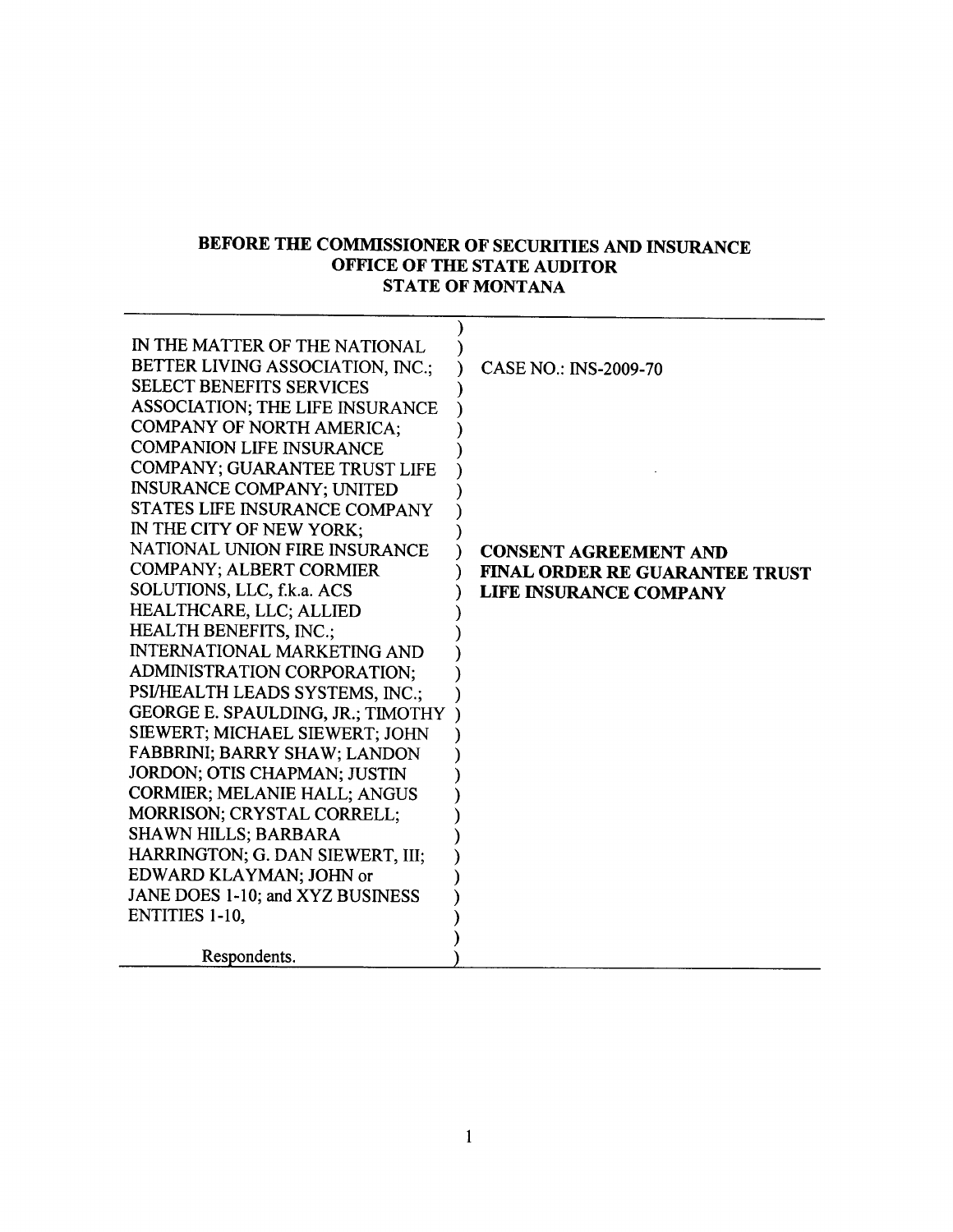This Consent Agreement and Final Order is entered into by the Office of the

Commissioner of Securities and Insurance, Montana State Auditor (CSI), acting pursuant to the authority of Mont. Code Ann. \$ 2-4-603, and the Montana Insurance Code, Mont. Code Ann. \$ 33-1-101, et. seq. (the Code); and Guarantee Trust Life Insurance Company (Respondent).

## RECITALS

WHEREAS, on June 20,2011, the CSI filed a Notice of Proposed Agency Disciplinary Action and Opportunity for Hearing (Notice), incorporated herein by reference, against the Respondent alleging violations of the Montana Insurance Code (Code); and

WHEREAS, the CSI and Respondent agree that Respondent has fully cooperated with CSI in its investigation and CSI and Respondent agree the parties' best interests would be served by entering into the following specific agreement and undertakings set forth below.

NOW, THEREFORE, the parties desiring to fully and finally resolve all matters contained in the Notice and in consideration of the mutual undertakings established herein, the CSI and the Respondent enter into the following:

## **STIPULATIONS AND CONSENTS**

Without admitting or denying any of the CSI's allegations, the Respondent and the CSI stipulate and agree to the following:

l. Within 30 days of the execution of the Final Order, the Respondent shall pay to the State of Montana an administrative penalty in the sum of \$12,500.00. Payment should be made payable to the Montana State Auditor's Office and should be sent to the Office of the Commissioner of Securities and Insurance, Montana State Auditor, c/o Mike Winsor, 840 Helena Avenue, Helena, MT 59601.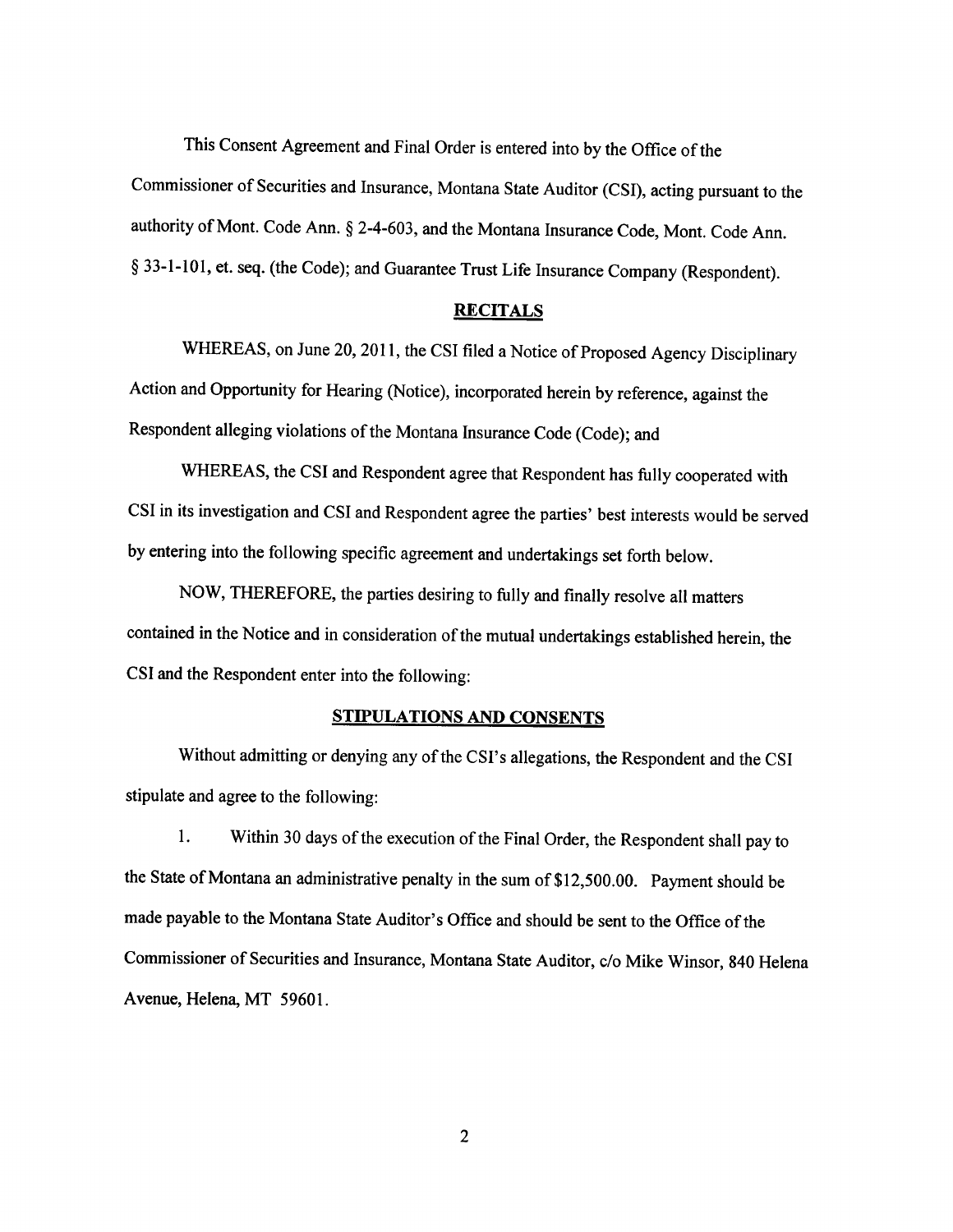2. The Respondent agrees to establish intemal due diligence process and protocols for determining association eligibility to include a requirement for associations seeking group policies to provide proof of criteria for association membership so as to protect the Respondent from issuing group policies to associations whose primary purpose is obtaining insurance and marketing insurance to the general public. The Respondent agrees not to allow its products to be marketed by ineligible associations in the state of Montana.

3. The Respondent acknowledges the CSI has jurisdiction over the subject matter of the above-entitled proceeding.

4. The Respondent acknowledges that its authorized representative signing this Consent Agreement has read and understands each term of this Consent Agreement and that the consent Agreement is entered into voluntarily and without reservation.

5. The Respondent and the CSI agree that this Consent Agreement resolves the alleged violations set forth in the Notice.

6. The Respondent and the CSI hereby acknowledge and agree that this Consent Agreement constitutes the entire agreement between the parties as full and final settlement of the issues addressed in the Notice and that no other promises or agreements, either express or implied, have been made by the CSI or by any member, officer, agent, or representative of the CSI to induce the Respondent to enter into this Consent Agreement.

7. With respect to the Notice, the Respondent specifically and affirmatively waives <sup>a</sup> contested case hearing and its right to appeal under the Montana Administrative Procedures Act, including Title 2, Chapter 4, Part 7, and elects to resolve this matter on the terms and conditions set forth herein.

3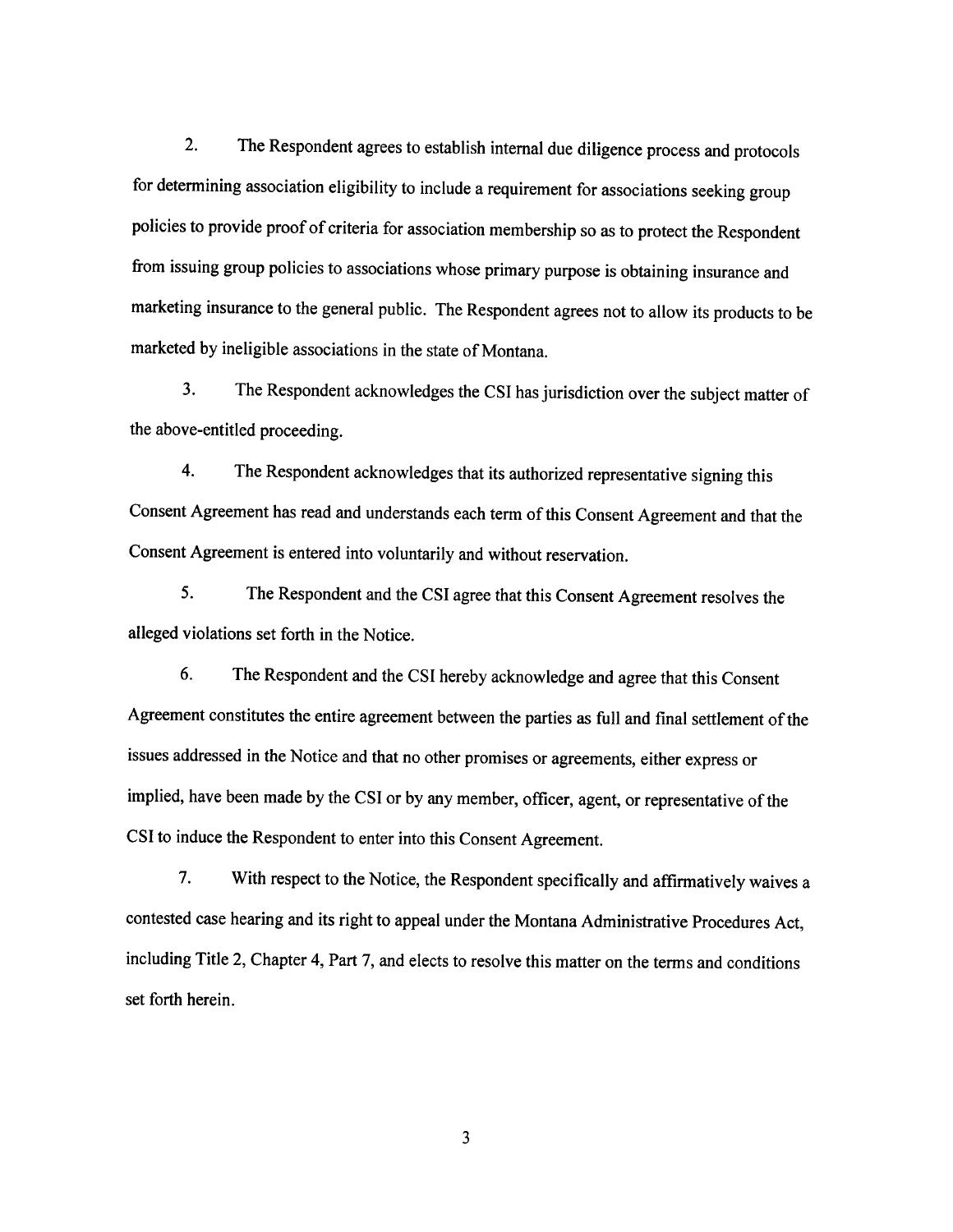8. The CSI warrants and represents that it will not bring further action against the Respondent for conduct alleged in the Notice.

9. The Respondent and CSI fully and forever release and discharge each other, their employees and agents from any and all actions, claims, causes of action, demands, or expenses for damages or injuries, whether asserted or unasserted, known or unknown, foreseen or unforeseen, arising out of the Notice.

10. The parties acknowledge and agree that this Consent Agreement may not be modified orally, and any subsequent modifications to this Consent Agreement must be mutually agreed upon in writing with the same formality of this Consent Agreement to be effective.

<sup>I</sup>l. The CSI and the Respondent agree that this Consent Agreement shall be incorporated into and made a part of the attached Final Order issued by the Commissioner of Securities and Insurance, Montana State Auditor (Commissioner) herein.

12. The Respondent further understands that, upon the signing of the Final Order by the Commissioner or her representative, this Consent Agreement and Final Order will be an Order of the CSI and failure to comply with it may constitute a separate violation of the Montana Insurance Code, as provided in Mont. Code Ann. \$ 33-1-318, and may result in subsequent legal action by the CSI.

13. Upon execution of this Consent Agreement and full payment of the sum set forth in  $\P$  1, the CSI shall fully and forever release and discharge the Respondent, Respondent's employees, and Respondent's agents from any and all actions, claims, causes of action, demands, or expenses for damages or injuries, whether asserted or unasserted, known or unknown, foreseen or unforeseen, arising out of the Notice and will not commence any further

 $\overline{\mathbf{4}}$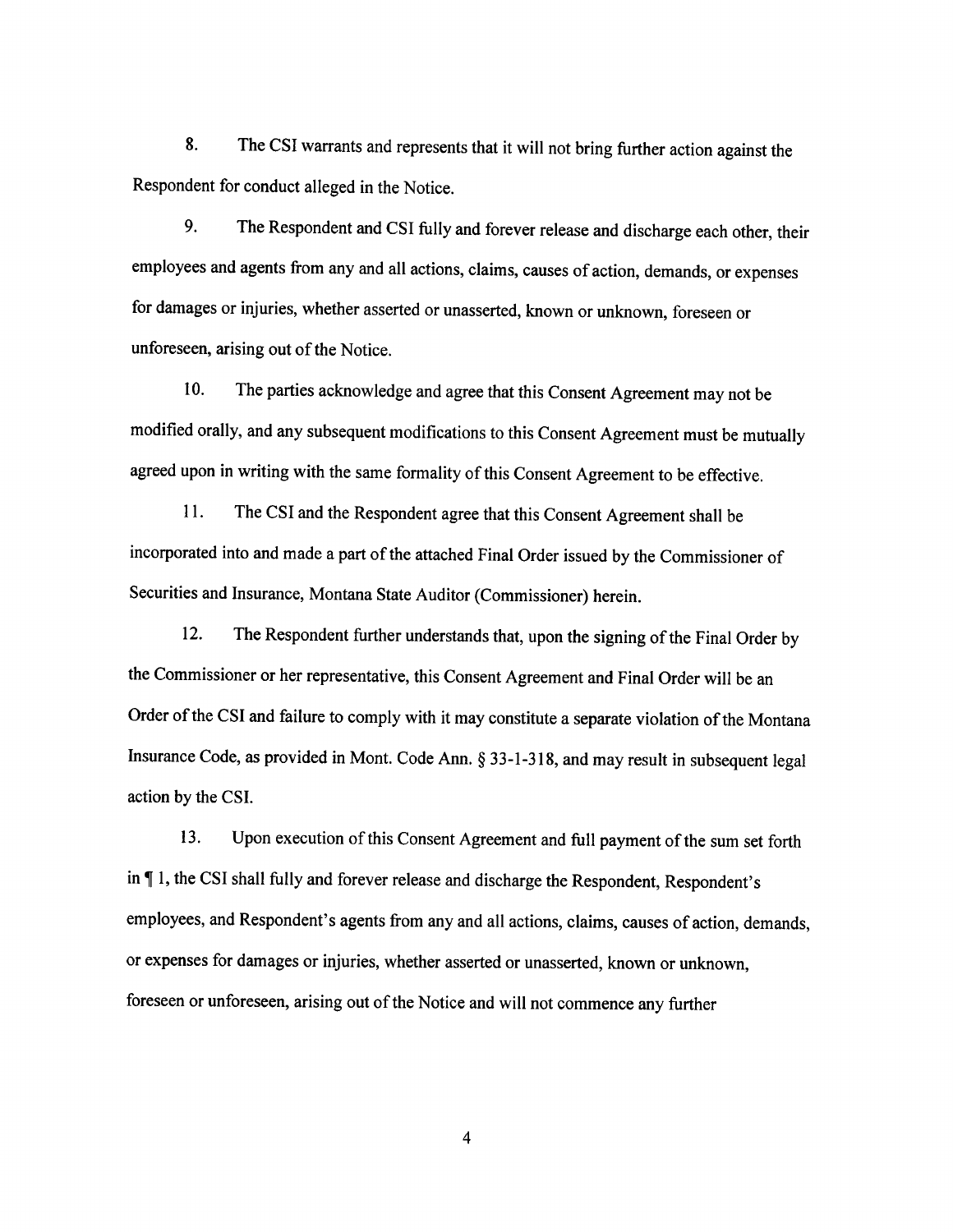administrative, civil, or other legal action based upon the regulatory non-compliance alleged in the Notice.

This Consent Agreement shall be effective upon signing of the Final Order. 14.

The Respondent acknowledges that this Consent Agreement and Final Order are 15. public records under Montana law and as such may not be sealed or otherwise withheld from the public.

DATED this 7th day of 1/ag  $201$ <sup>3</sup>

**MIKE WINSOR** Attorney for the CSI

DATED this <u>ST</u> day of MAY  $-$ , 2012.

**GUARANTEE TRUST LIFE INSURANCE COMPANY** 

By Cott Balck Its: General Counsel